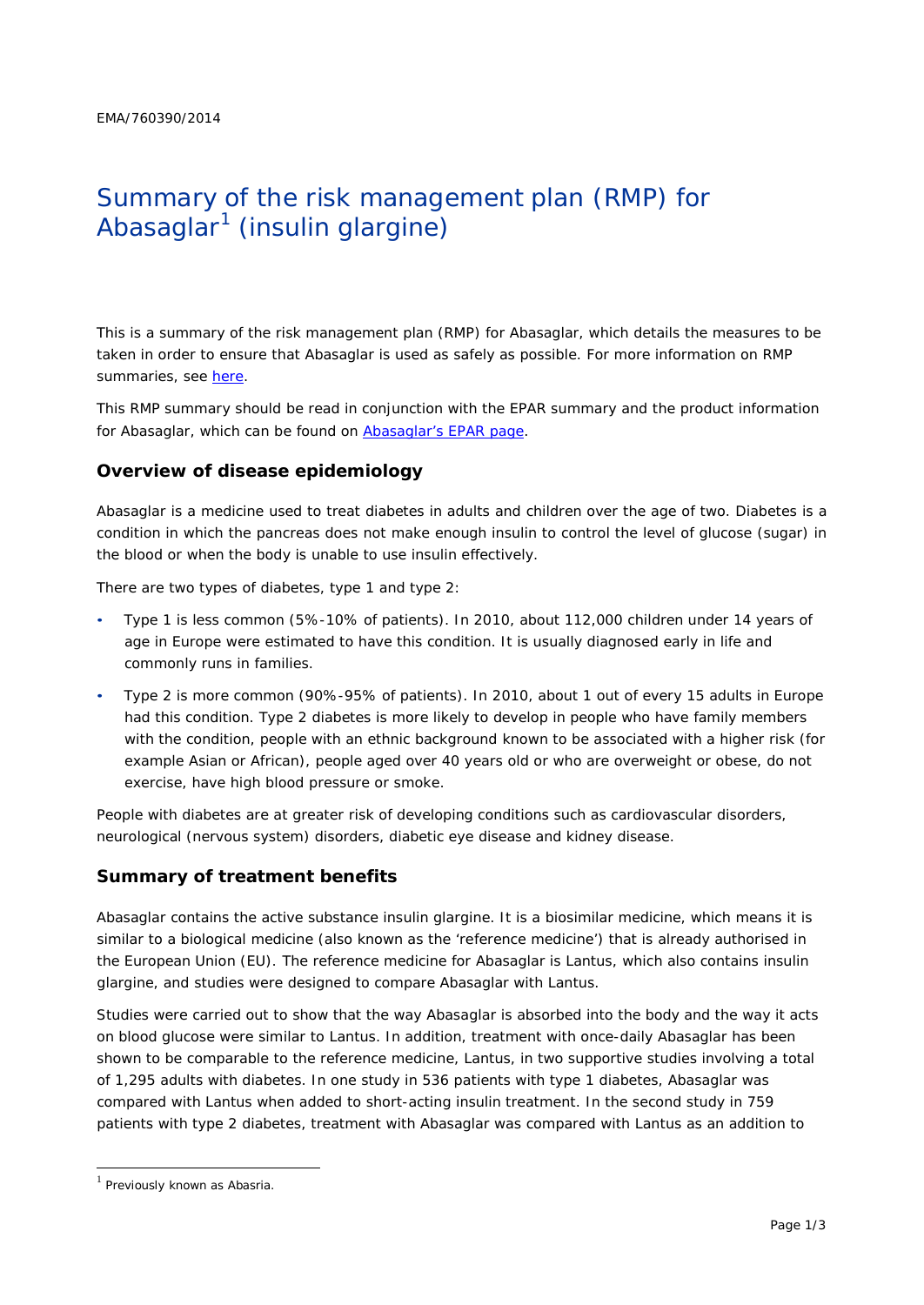diabetes medicines taken by mouth. Both studies showed that Abasaglar was of benefit in controlling blood glucose and was comparable in its effect to Lantus.

## **Unknowns relating to treatment benefits**

Because the studies with Abasaglar were designed to establish its similarity to Lantus, any uncertainties regarding its benefits are considered to be the same as for the reference medicine.. There are no studies of the use of Abasaglar in pregnancy and in children below 2 years of age.

## **Summary of safety concerns**

| <b>Risk</b>                                                     | What is known                                                                                                                                                                                                                                                                                                                                                                                                 | Preventability                                                                                                                                                                                                                            |
|-----------------------------------------------------------------|---------------------------------------------------------------------------------------------------------------------------------------------------------------------------------------------------------------------------------------------------------------------------------------------------------------------------------------------------------------------------------------------------------------|-------------------------------------------------------------------------------------------------------------------------------------------------------------------------------------------------------------------------------------------|
| Low blood<br>sugar                                              | Low blood sugar is the most common<br>side effect of treating diabetes with<br>insulin and is seen in more than 1<br>patient in 10 treated with insulin<br>glargine. It is associated with feeling sick<br>(nauseous), confused, lightheaded,<br>dizzy, and jittery. If the patient does not<br>eat some carbohydrate, more serious<br>symptoms, like passing out or, rarely,<br>having a seizure, can occur. | Blood glucose levels should be monitored<br>regularly, and the timing and dose of<br>insulin should be adjusted to take<br>account of the blood-glucose reading, as<br>well as mealtimes and exercise<br>regimens.                        |
| Allergic<br>reaction to the<br>medicine                         | Immediate allergic reactions to insulin<br>(including insulin glargine) are rare,<br>affecting up to 1 patient in 1000, but<br>may include skin reactions such as<br>itching and rash, swelling of tissue<br>around the neck, face, mouth and/or<br>throat, difficulty breathing, low blood<br>pressure and shock, all of which may<br>become life-threatening.                                               | The product information for Abasaglar<br>contains warnings for doctors and<br>patients on the possible risks of allergic<br>reactions. Patients must not use this<br>medicine if they are allergic to it or to<br>any of its ingredients. |
| Reactions at<br>the injection<br>site                           | Reactions at the injection site, such as<br>redness, swelling, soreness, and itching<br>are common (seen in up to 1 patient in<br>$10$ ).                                                                                                                                                                                                                                                                     | The product information for Abasaglar<br>contains warnings for doctors and<br>patients on the likelihood of injection site<br>reactions.                                                                                                  |
| Taking the<br>wrong kind of<br>insulin<br>(medication<br>error) | It is possible that patients who need to<br>inject both a long-acting insulin and<br>regular mealtime insulin may inject the<br>wrong insulin. There are also reports of<br>patients not knowing the exact brand<br>(type) of insulin they are supposed to be<br>taking.                                                                                                                                      | The insulin label must always be checked<br>before each injection to ensure the right<br>insulin is injected.                                                                                                                             |

### *Important identified risks*